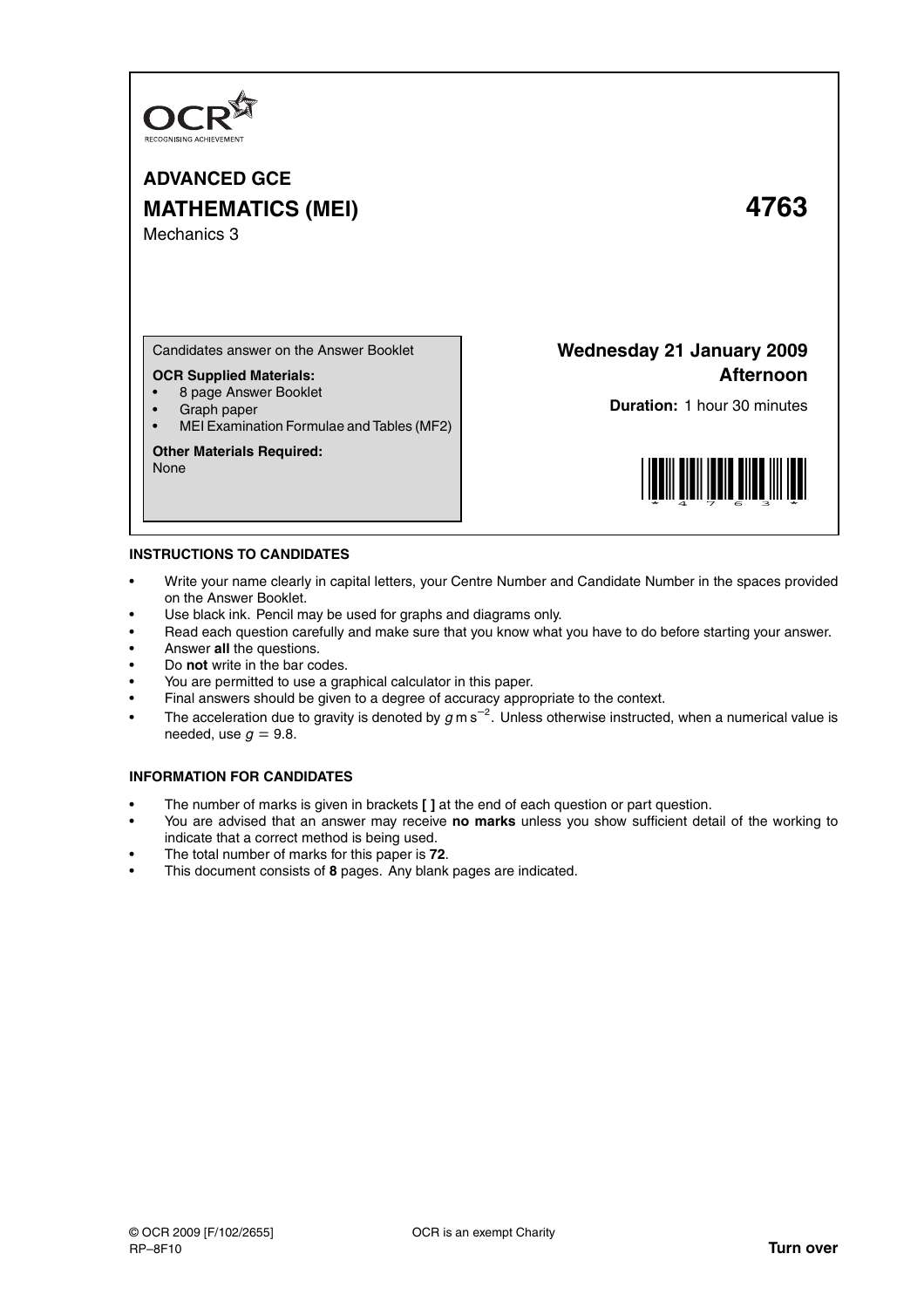## **1 (i)** Write down the dimensions of force and density (which is mass per unit volume). **[2]**

The viscosity,  $\eta$ , of a fluid is defined by the equation

$$
F = \frac{\eta A(v_2 - v_1)}{d}
$$

where *F* is the force acting over an area *A*, and  $v_1$ ,  $v_2$  are the velocities at two points a distance *d* apart in the fluid.

- **(ii)** Find the dimensions of viscosity. **[3]**
- (iii) When a sphere of radius  $a$  and density  $\rho$  falls through a fluid with viscosity  $\eta$ , it reaches a terminal velocity *v* given by  $v = \frac{2a^2 \rho g}{\rho g}$  $\frac{4 \text{ }\mu}{9\eta}$ . Show that this formula is dimensionally consistent. **[3]**

The Reynolds number,  $R$ , for the flow of fluid round an obstruction of width  $w$  is a dimensionless quantity given by

$$
R = \rho w^{\alpha} v^{\beta} \eta^{\gamma}
$$

where *v* is the velocity of the flow,  $\rho$  is the density of the fluid and  $\eta$  its viscosity.

(iv) Find the values of  $\alpha$ ,  $\beta$  and  $\gamma$ . **[5]** 

A designer is investigating the flow of air round an aircraft of width 25 moving with velocity 150, at a height where the air has density 0.4 and viscosity  $1.6 \times 10^{-5}$  (all in SI units). A scale model of the aircraft, with width 5, is used in a wind tunnel at ground level, where the air has density 1.3 and viscosity  $1.8 \times 10^{-5}$ . The Reynolds number for the model must be the same as that for the full-sized aircraft.

**(v)** Find the velocity of flow required in the wind tunnel. **[3]**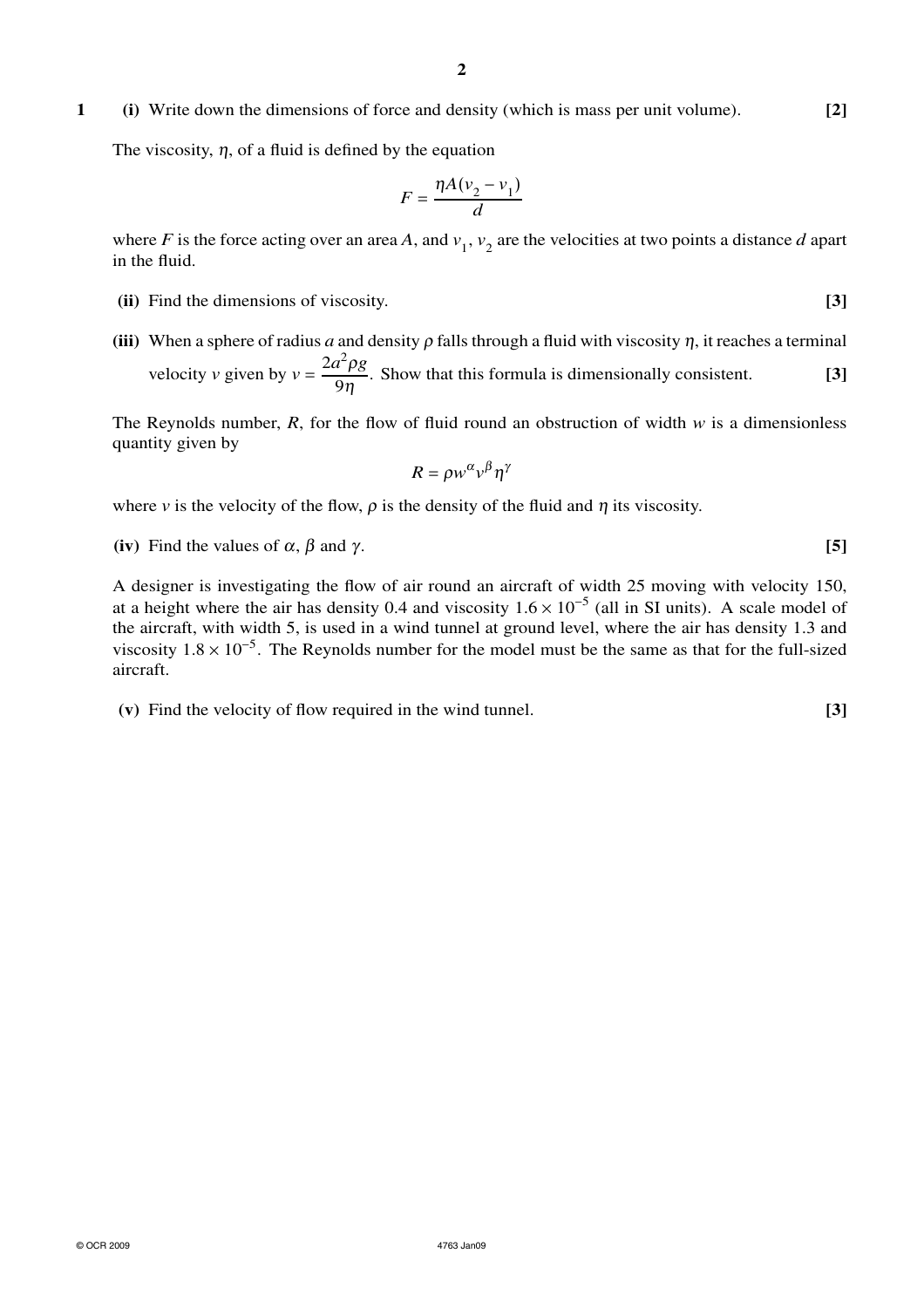**2 (a)** Fig. 2 shows a light inextensible string of length 3.3 m passing through a small **smooth** ring R of mass 0.27 kg. The ends of the string are attached to fixed points A and B, where A is vertically above B. The ring R is moving with constant speed in a horizontal circle of radius 1.2 m,  $AR = 2.0$  m and  $BR = 1.3$  m.





- **(i)** Show that the tension in the string is 6.37 N. **[5]**
- **(ii)** Find the speed of R. **[4]**
- **(b)** One end of a light inextensible string of length 1.25 m is attached to a fixed point O. The other end is attached to a particle P of mass 0.2 kg. The particle P is moving in a vertical circle with centre O and radius 1.25 m, and when P is at the highest point of the circle there is no tension in the string.

|  |  | (i) Show that when P is at the highest point its speed is $3.5 \text{ m s}^{-1}$ . |  |  |
|--|--|------------------------------------------------------------------------------------|--|--|
|--|--|------------------------------------------------------------------------------------|--|--|

For the instant when the string OP makes an angle of  $60°$  with the upward vertical, find

- **(ii)** the radial and tangential components of the acceleration of P, **[6]**
- **(iii)** the tension in the string. **[2]**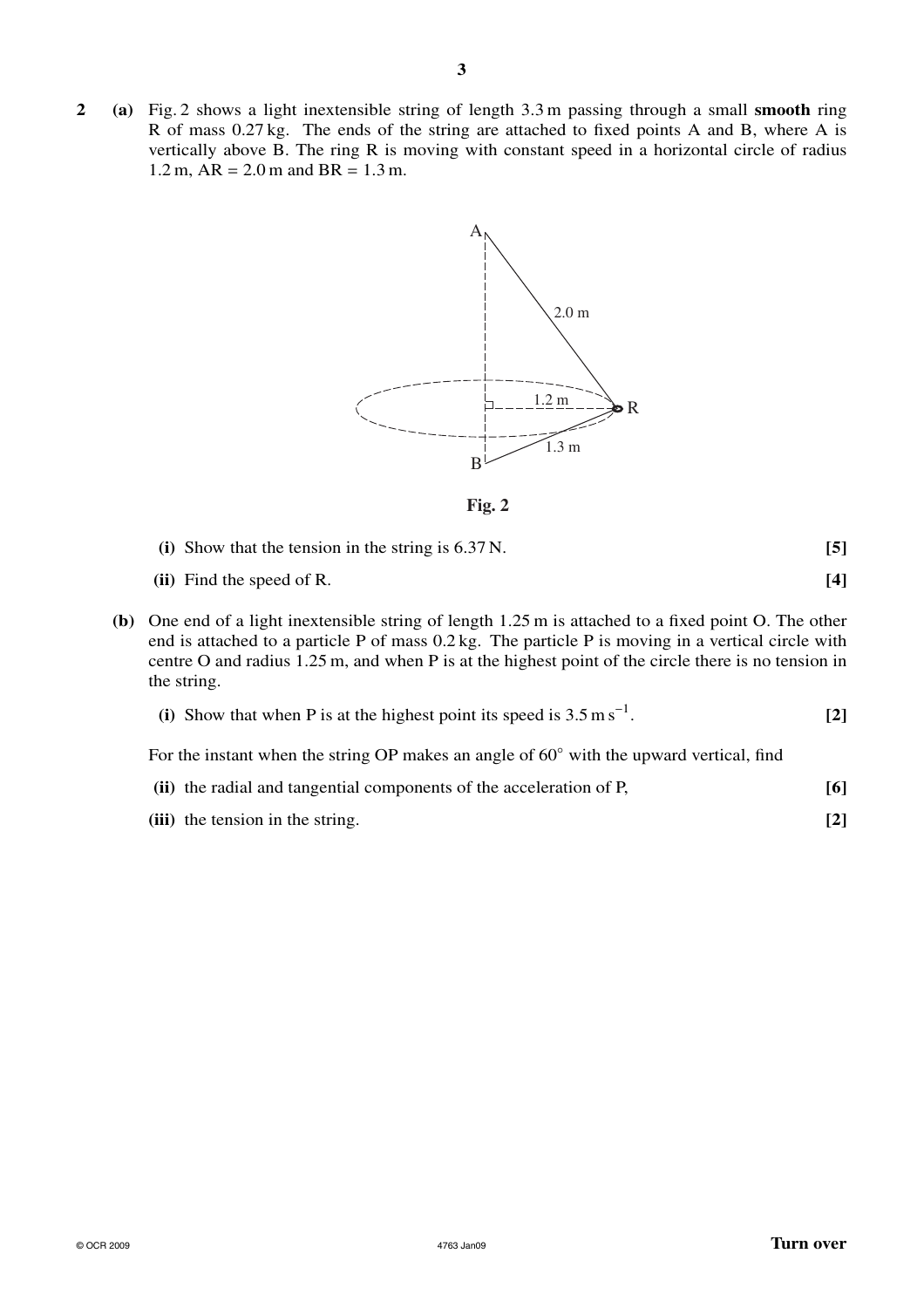- **3** An elastic rope has natural length 25 m and modulus of elasticity 980 N. One end of the rope is attached to a fixed point O, and a rock of mass 5 kg is attached to the other end; the rock is always vertically below O.
	- **(i)** Find the extension of the rope when the rock is hanging in equilibrium. **[2]**

When the rock is moving with the rope stretched, its displacement is x metres below the equilibrium position at time *t* seconds.

(ii) Show that 
$$
\frac{d^2x}{dt^2} = -7.84x
$$
. [4]

The rock is released from a position where the rope is slack, and when the rope just becomes taut the speed of the rock is  $8.4 \text{ m s}^{-1}$ .

- **(iii)** Find the distance below the equilibrium position at which the rock first comes instantaneously to rest. **[4]**
- **(iv)** Find the maximum speed of the rock. **[2]**
- **(v)** Find the time between the rope becoming taut and the rock first coming to rest. **[4]**
- **(vi)** State three modelling assumptions you have made in answering this question. **[3]**

© OCR 2009 4763 Jan09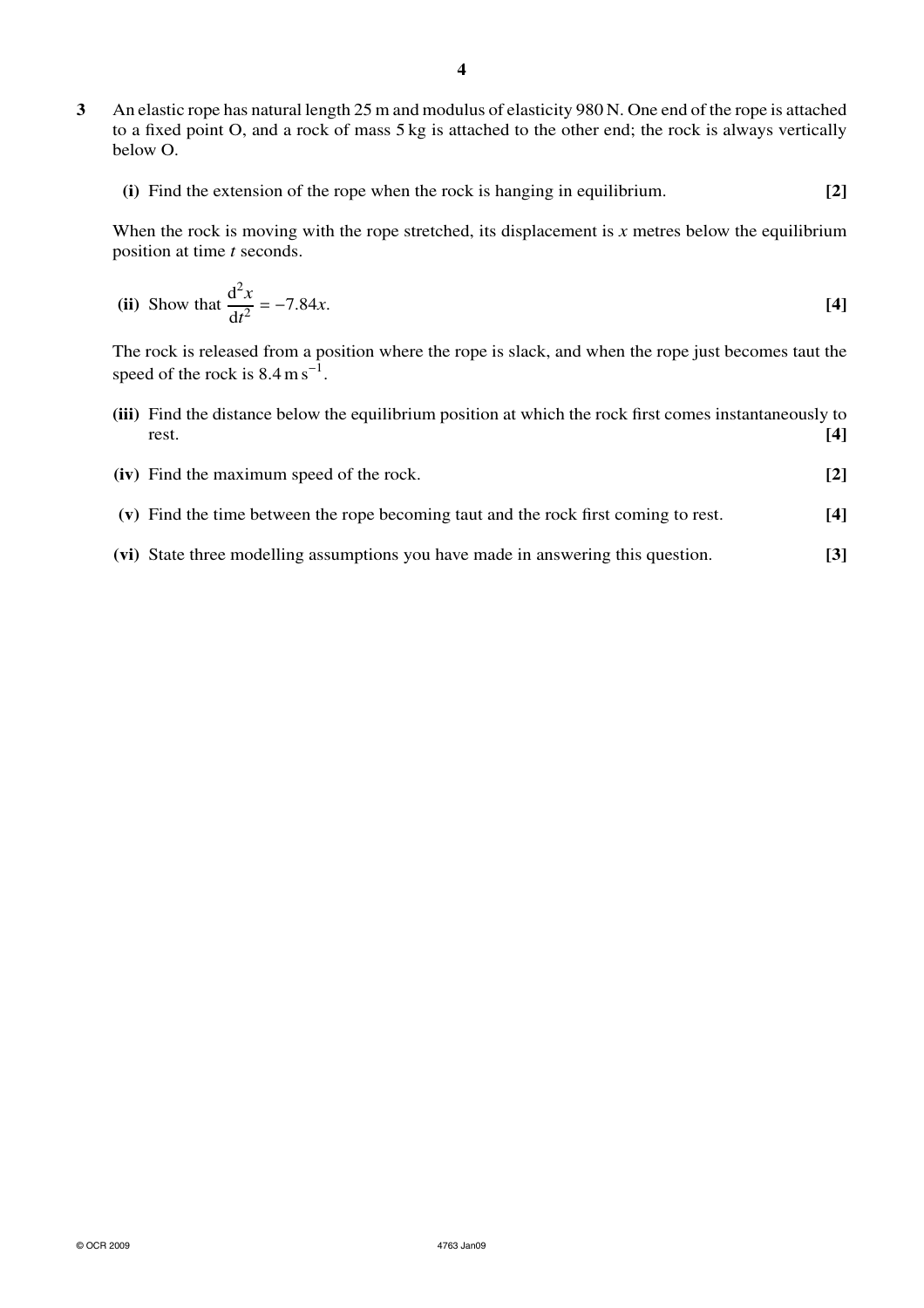- **4** (a) The region bounded by the *x*-axis and the semicircle  $y = \sqrt{a^2 x^2}$  for  $-a \le x \le a$  is occupied by a uniform lamina with area  $\frac{1}{2}\pi a^2$ . Show by integration that the *y*-coordinate of the centre of mass of this lamina is  $\frac{4a}{3\pi}$ . **[4]**
	- **(b)** A uniform solid cone is formed by rotating the region between the *x*-axis and the line  $y = mx$ , for  $0 \le x \le h$ , through  $2\pi$  radians about the *x*-axis.
		- (i) Show that the *x*-coordinate of the centre of mass of this cone is  $\frac{3}{4}$ *h*. **[6]** [You may use the formula  $\frac{1}{3}\pi r^2 h$  for the volume of a cone.]

From such a uniform solid cone with radius 0.7 m and height 2.4 m, a cone of material is removed. The cone removed has radius 0.4 m and height 1.1 m; the centre of its base coincides with the centre of the base of the original cone, and its axis of symmetry is also the axis of symmetry of the original cone. Fig. 4 shows the resulting object; the vertex of the original cone is V, and A is a point on the circumference of its base.



**Fig. 4**

**(ii)** Find the distance of the centre of mass of this object from V. **[5]**

This object is suspended by a string attached to a point Q on the line VA, and hangs in equilibrium with VA horizontal.

**(iii)** Find the distance VQ. **[3]**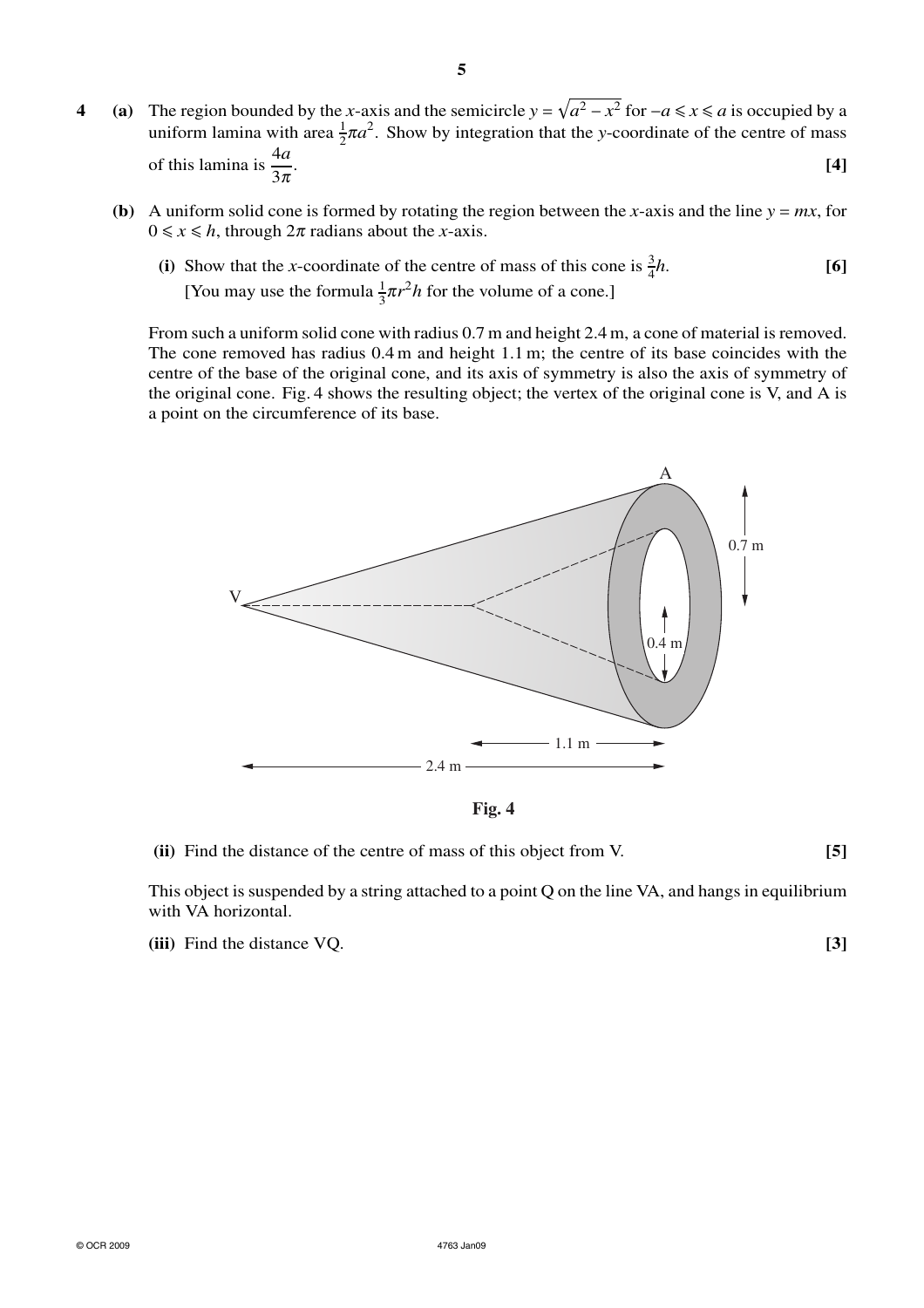# **BLANK PAGE**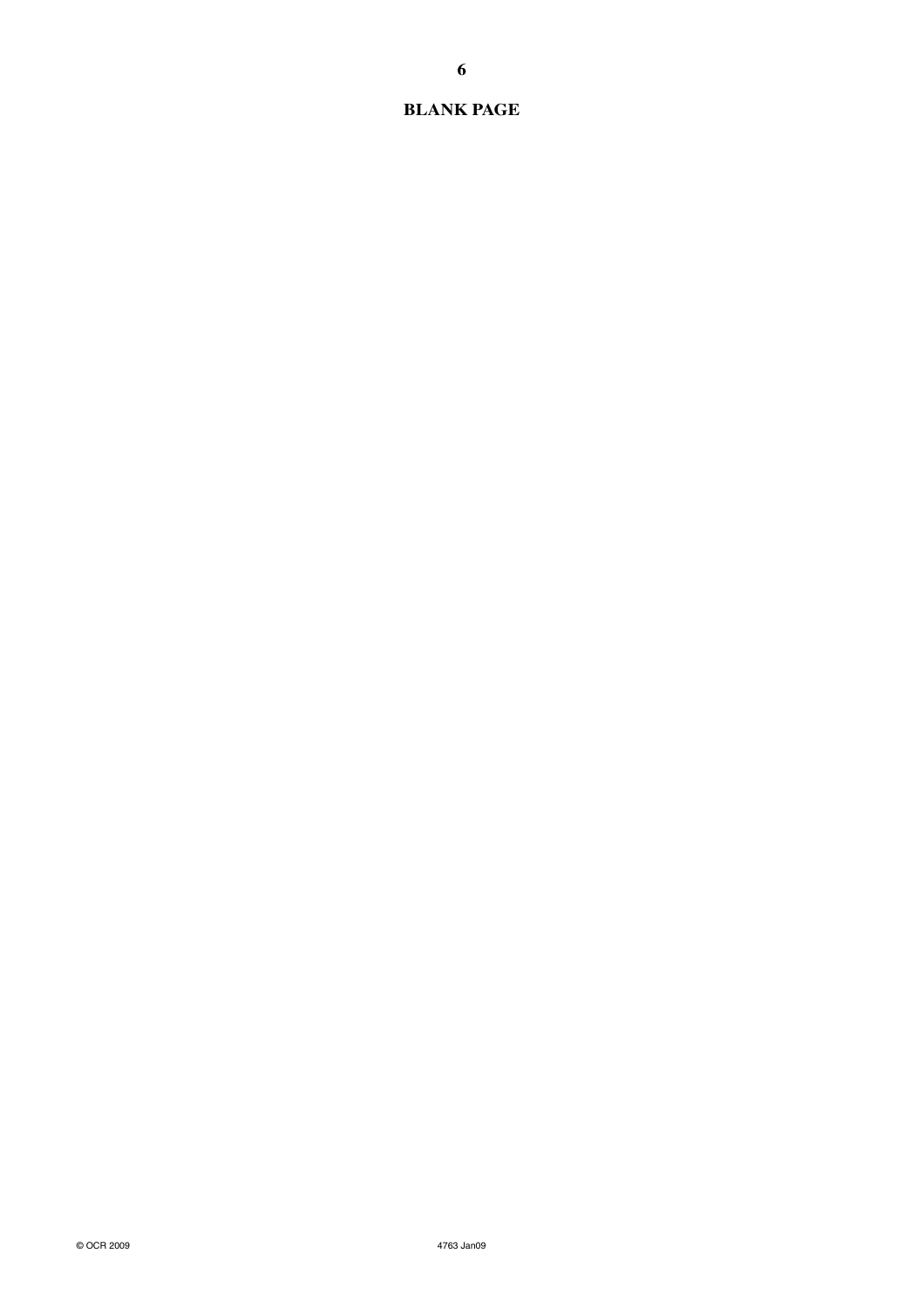# **BLANK PAGE**